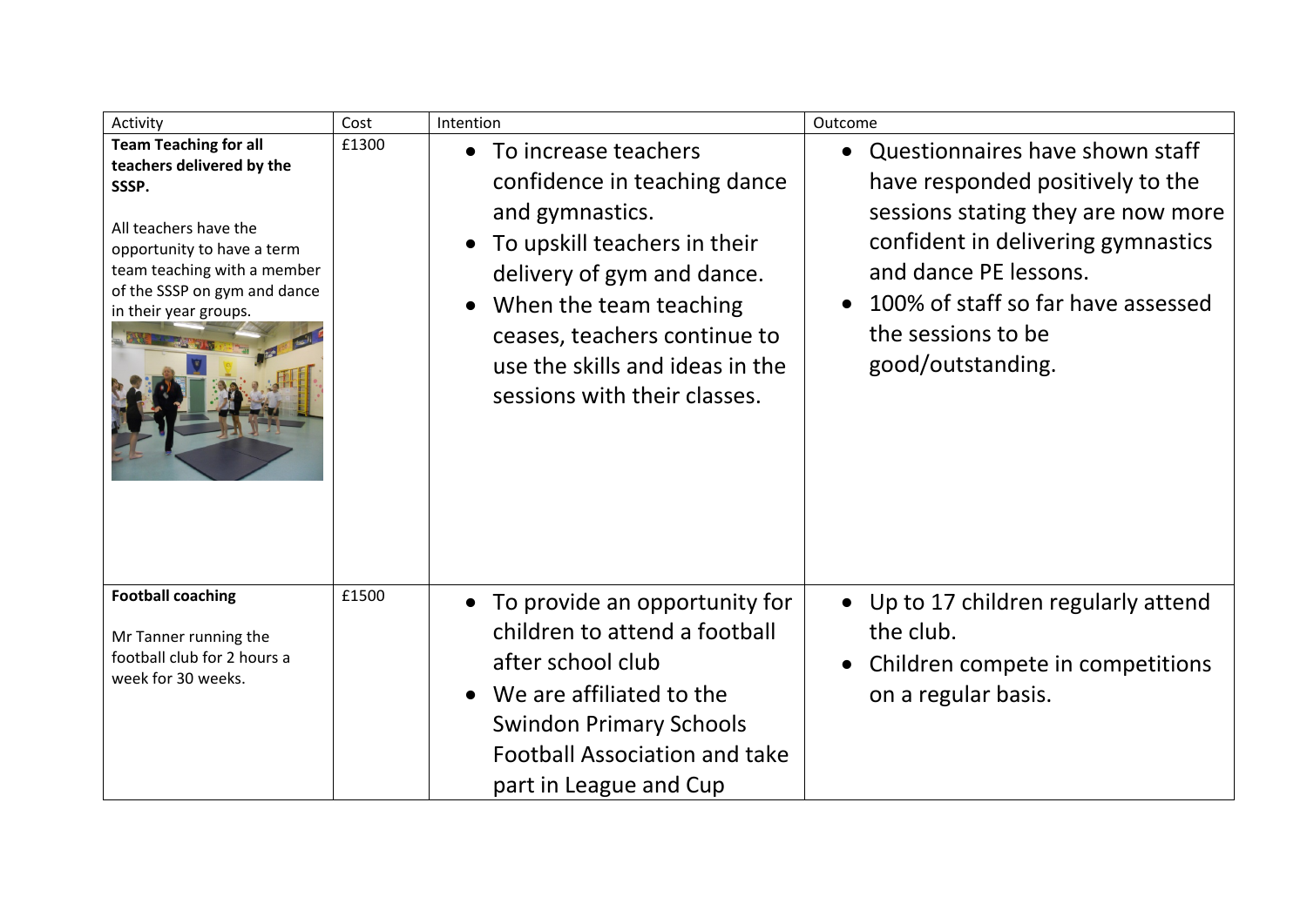|                                                                                                                                                                         |             | football from September to<br>May playing up to 14 games<br>against other schools<br>We also enter B team<br>tournaments giving<br>opportunities for all the<br>football club members to<br>represent the school.                              |                                                                                                                                                                                                      |
|-------------------------------------------------------------------------------------------------------------------------------------------------------------------------|-------------|------------------------------------------------------------------------------------------------------------------------------------------------------------------------------------------------------------------------------------------------|------------------------------------------------------------------------------------------------------------------------------------------------------------------------------------------------------|
| <b>Netball club</b><br>Mrs Smith running netball<br>club after school.<br>Buying netball skirts and<br>equipment to enable Mrs<br>Smith to run the club<br>successfully | £380<br>£67 | To create a netball team to<br>$\bullet$<br>enter competitions.<br>To offer a free after school<br>club for anyone who would<br>like to attend.<br>To have the appropriate<br>$\bullet$<br>equipment and sport kit to<br>wear to competitions. | • 12 children regularly attend netball<br>club.<br>Entered into the high 5 netball<br>competition run by the SSSP which<br>we won meaning we are now<br>through to the regional final in<br>Devizes. |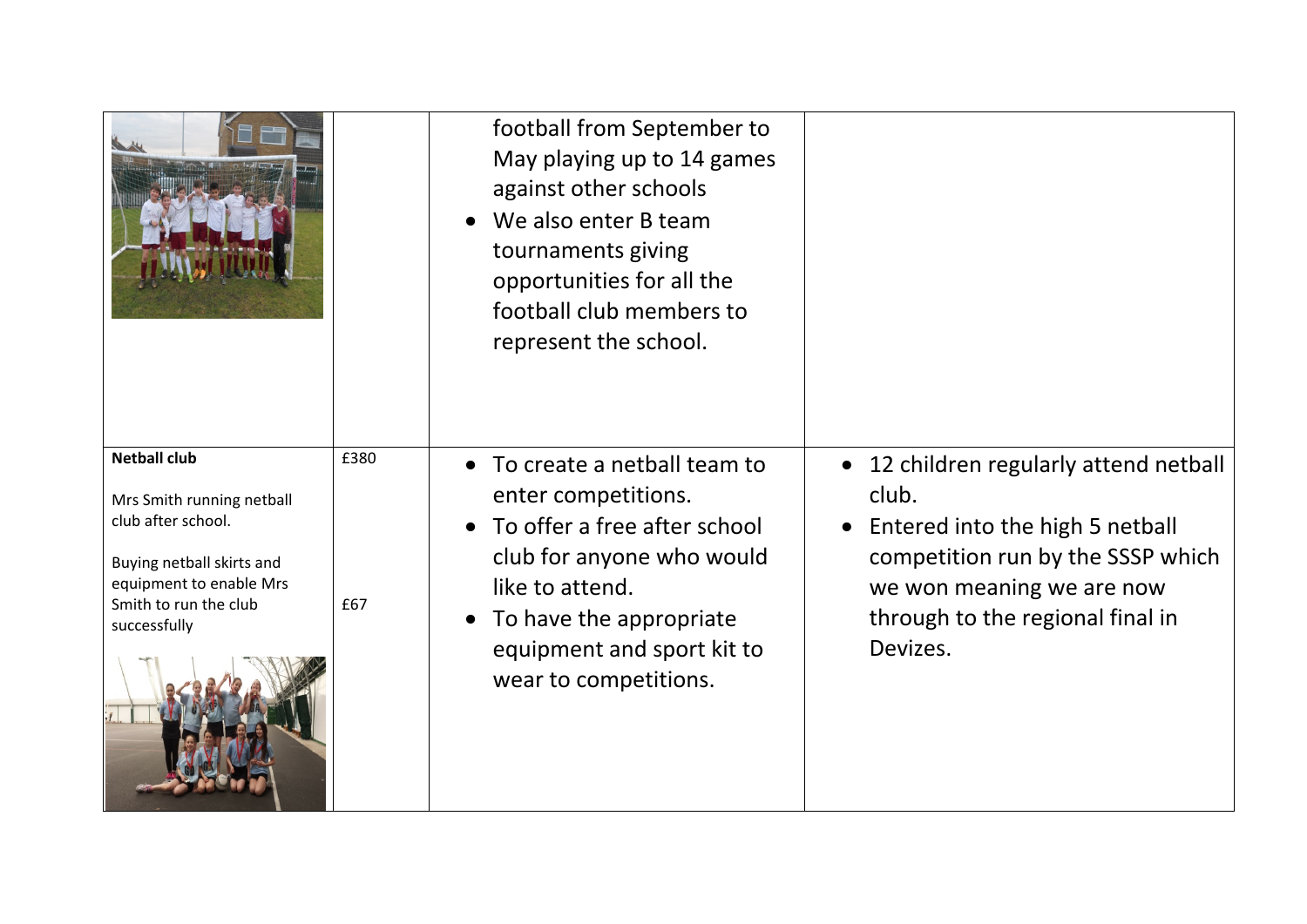| <b>Additional swimming for any</b><br>children in years $4 - 6$ who<br>are unable to swim 25m<br>unaided. | £539  | • To enable all children to swim<br>25m unaided by the time<br>they leave primary school.                                                                                                                                                                                                                                             | • By the end of term 4, four more<br>children were able to swim 25m<br>unaided while 13 children continue<br>to receive lessons                                                                                                                                                                                                                     |
|-----------------------------------------------------------------------------------------------------------|-------|---------------------------------------------------------------------------------------------------------------------------------------------------------------------------------------------------------------------------------------------------------------------------------------------------------------------------------------|-----------------------------------------------------------------------------------------------------------------------------------------------------------------------------------------------------------------------------------------------------------------------------------------------------------------------------------------------------|
| Year 3 swimming - subsidised<br>for all year 3 children.                                                  | £2400 | • To provide swimming tuition<br>by specialists all year for year<br>3 children.<br>• To enable the majority of<br>children to swim 25m<br>unaided by the end of the<br>sessions.<br>• To reduce the cost of the<br>sessions so that they are<br>affordable for parents to<br>increase the participation of<br>children in attending. | 100% of children regularly attend<br>$\bullet$<br>the sessions.<br>• 71% of children can swim 25m<br>unaided.<br>• 33% of the year group have moved<br>onto rookie lifeguard training.<br>The 29% who are currently unable<br>to swim 25m unaided are being<br>taught in small groups by trained<br>swimming coaches and are<br>assessed regularly. |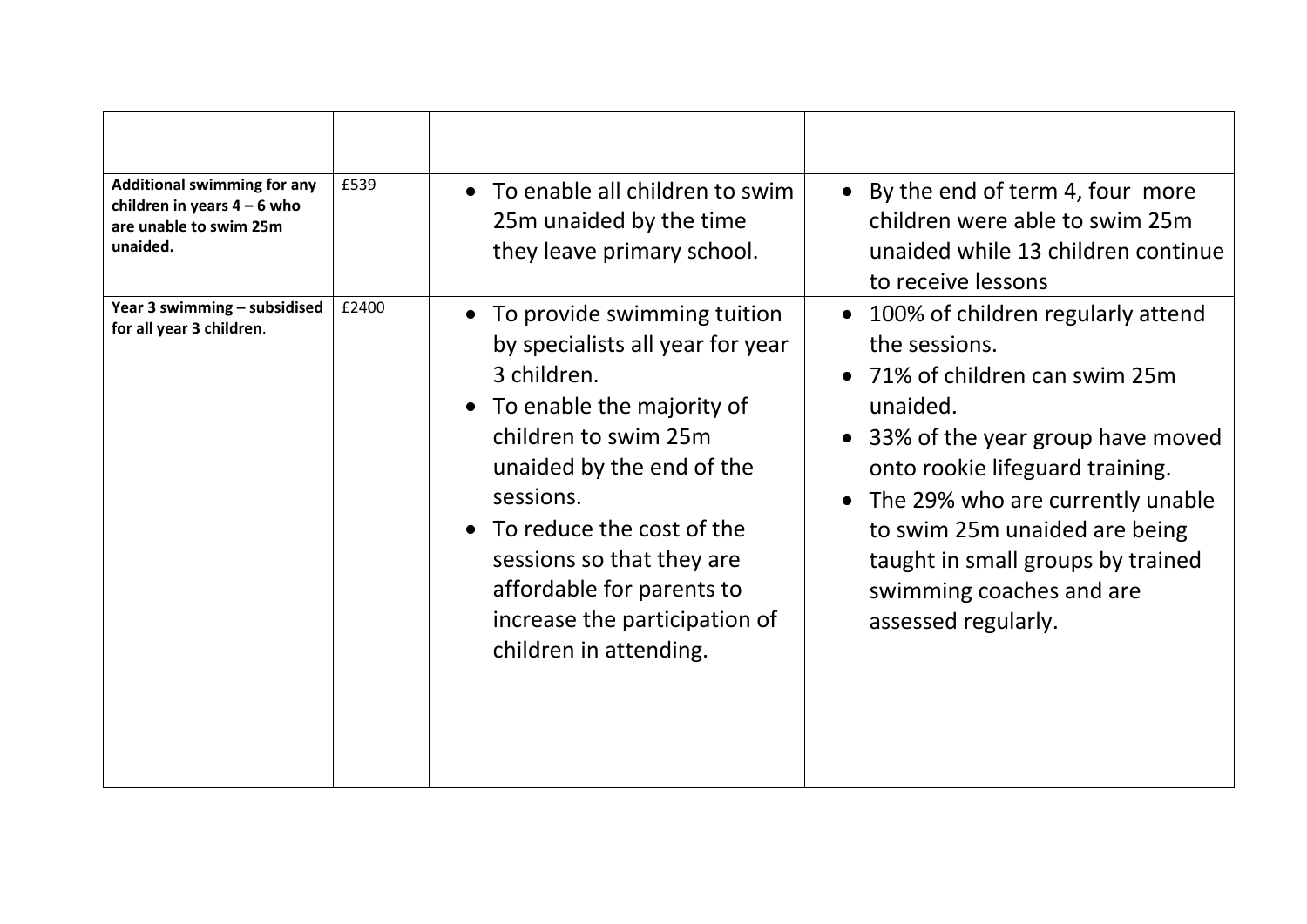| Installation of a games space<br>with activity surfacing<br>partially enclosed and with<br>floor markings and fixtures<br>We have already received a<br>grant from sport England for<br>this however we also need to<br>contribute our own money<br>towards this facility.<br>Installation expected<br>April/May 2015 | £1500 | • To create an attractive,<br>colourful and exciting sport<br>facility in our playground to<br>inspire children to participate<br>in physical activity and allow<br>more creativity for planning<br>physical activity during the<br>school day.                                                      | We will be able to introduce more<br>exciting physical activity into our<br>lunch time play with this colourful<br>and inspiring partially enclosed<br>area<br>We will be able to use this area to<br>introduce more 'alternative' and<br>additional after school clubs that<br>are of physically active nature.<br>Children are inspired to participate<br>in physical activity by this new<br>resource. |
|-----------------------------------------------------------------------------------------------------------------------------------------------------------------------------------------------------------------------------------------------------------------------------------------------------------------------|-------|------------------------------------------------------------------------------------------------------------------------------------------------------------------------------------------------------------------------------------------------------------------------------------------------------|-----------------------------------------------------------------------------------------------------------------------------------------------------------------------------------------------------------------------------------------------------------------------------------------------------------------------------------------------------------------------------------------------------------|
| <b>SSSP Bronze package</b>                                                                                                                                                                                                                                                                                            | £225  | • To enable us to have support<br>from PE specialists.<br>To enter competitions free of<br>$\bullet$<br>charge e.g. netball and<br>football competitions.<br>• CPD opportunities for staff at<br>reduced prices to allow<br>teachers to attend courses<br>that would benefit them in<br>teaching PE. | We have entered the football<br>competition and netball<br>competitions.<br>We are receiving a staff meeting<br>on teaching games effectively. This<br>will help to develop teachers<br>understanding and ideas on how<br>to teach games.                                                                                                                                                                 |